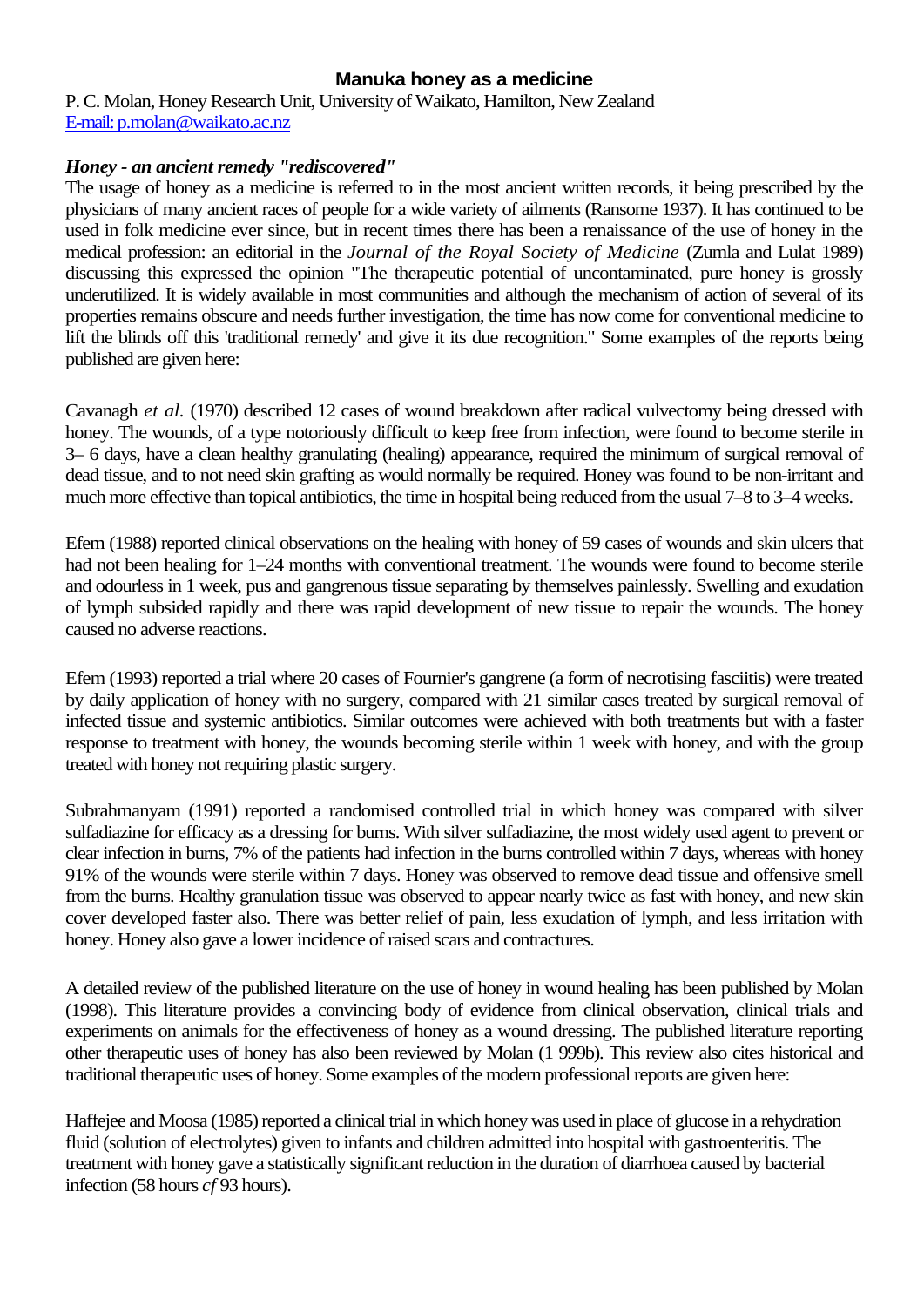Salem (1981) reported a clinical trial in which 45 patients with dyspepsia were given no medication other than 30 ml of honey before meals 3 times daily. After treatment with honey the number of patients passing blood (from peptic ulcers) in their faeces had decreased from 37 to 4; the number of patients with dyspepsia had decreased from 41 to 8; the number of patients with gastritis or duodenitis seen on endoscopy had decreased from 24 to 15; the number of patients with a duodenal ulcer seen on endoscopy had decreased from 7 to 2.

Emarah (1982) reported treating with honey 102 patients with a variety of ophthalmological disorders not responding to conventional treatment, such as keratitis, conjunctivitis and blepharitis. The honey was applied under the lower eyelid as eye ointment would be applied. Improvement was seen in 85% of the cases, with no deterioration seen in any of the other 15%. There was reported a transient stinging sensation and redness of the eye soon after putting honey in the eye, but never enough to stop the treatment in any of the cases.

## *Getting honey accepted as a respectable medicine*

Despite the many published clinical reports of the therapeutic effectiveness of honey there is a tendency for some practitioners to dismiss out of hand any suggestion that treatment with honey is worthy of consideration as a remedy in modern medicine. An editorial in *Archives of Internal Medicine* assigned honey to the category of "worthless but harmless substances" (Soffer 1976). Other medical professionals have clearly shown that they are unaware of the research that has demonstrated the rational explanations for the therapeutic effects of honey (Editorial 1974, Condon 1993). Many have attributed the therapeutic action of honey to just the osmotic effect of its sugar content (Seymour and West 1951, Keast-Butler 1980, Mossel 1980, Bose 1982, Green 1988, Somerfield 1991, Tovey 1991, Condon 1993). There has also the long-standing suspicion in the medical profession of any remedy that has a reputation for being a "cure-all", and a suspicion of the claims made for the plethora of "alternative remedies" that are being promoted in modern times. Therefore many practitioners demand a much higher standard of evidence of effectiveness for honey than is the case for products of the pharmaceutical industry.

Quen (1975), in a discussion of the ethics of running trials on remedies for which there is no rational explanation for how they work, has expressed the opinion: "The premature acceptors, and the premature rejectors, are equally anti-scientific". With a world-wide move under way towards evidence-based medicine it is important that more clinical trials are run on the use of honey, that give results that cannot be refuted by sceptics. But to get the interest of the medical profession to run such trials it has been necessary to find rational explanations for why honey has the therapeutic effects that are observed. The published literature on the experimental observations that explain how honey exerts its therapeutic effects has been reviewed by Molan (2001b). But it has taken more than this to get the medical profession interested in using honey as a therapeutic agent. The problem is best summarised by a quotation: "Prejudice is a great time saver — it enables one to form opinions without bothering to get the facts." (Australian Bee Journal, January 1944). It has needed a major educational campaign to make people aware of the facts: besides informational articles written for medical journals (Molan 1998, Molan 1 999a, Molan 2000a, Molan and Betts 2000, Molan and Cooper 2000, Molan 2001a) and professional magazines for nurses (Molan 2000b, Betts and Molan 2001a, Molan and Betts 2001), 10 papers have been presented at medical conferences, 14 lectures have been given to medical professionals, 41 lectures to community groups, 5 items for science or medical TV programmes have been filmed, 16 articles have been written for magazines and newspapers for the general public, 42 interviews have been given for radio stations, 20 interviews for TV news have been given, and 112 interviews have been given for print media and web news sites. These have all been spread across many different countries. As well as that an informational website on the medicinal properties of honey has been set up (http://honey.bio.waikato.ac.nz).

With all of these educational opportunities the emphasis has been put on explaining how honey exerts its therapeutic effects, rather than just trying to persuade people that it gives good therapeutic outcomes. Mostly it has been in the context of honey being used in wound healing as that is where most of the evidence is to be found.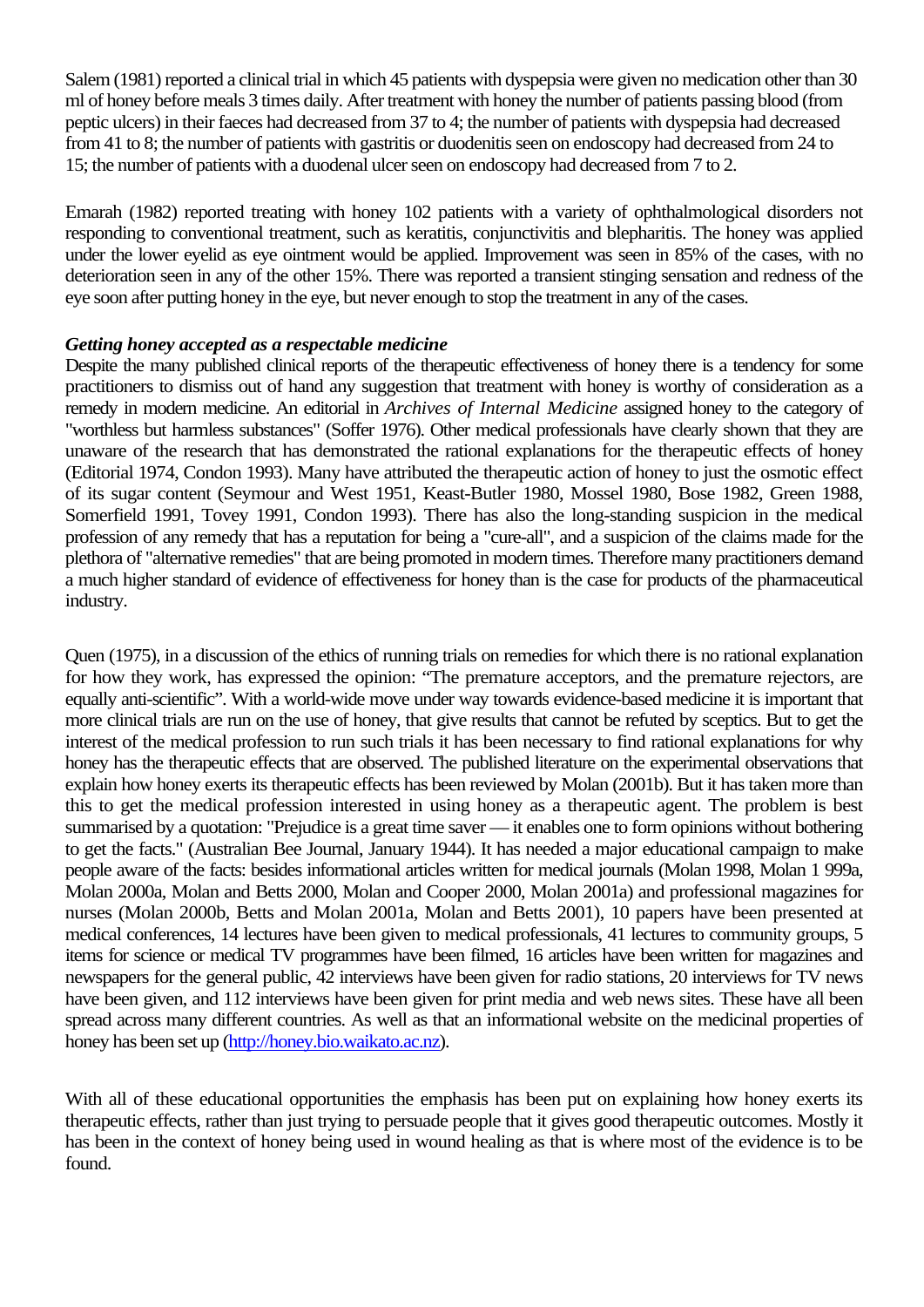#### *The bioactivity of honey in wound healing*

There are many reasons why honey has such a good therapeutic effect on wounds, particularly on infected nonhealing wounds. These have been discussed in detail by Molan (2001b), and are just briefly outlined here:

The physical properties of honey play a part in its effectiveness as a wound dressing. Because of its viscosity honey provides a protective barrier which prevents cross-infection. Also, because of its osmolarity drawing fluid out from tissues it creates a moist healing environment. That gives optimum healing as tissue growth not slowed by drying, fibroblasts are able to pull wound closed, and epithelial cells grow level with the skin surface so there is no pitted scar resulting. It also means that dressings do not stick to the surface of wounds as they sit on a layer of diluted honey. Also that there is no growth of new tissue into dressing, so there is no pain when changing dressings and the new tissue is not torn away. The osmotically induced outflow also creates "drainage', flushing away from the tissues in the wound any harmful substances from bacterial contaminants. The sugar content of honey also aids in the rapid removal of malodour from wounds that is observed, as bacteria use glucose in preference to amino acids and thus produce lactic acid instead of bad-smelling amines and mercaptans.

The remarkably rapid effect of honey in cleaning up wounds, an autolyic debridement in which adherent dead cells and fibrin clots, a rich breeding ground for bacteria, are digested free by protease activity in the wound tissue and lift off easily, is due to a combination of the osmotic outflow and a bioactive effect of honey. Honey contains the enzyme glucose oxidase which becomes active when honey is diluted and produces hydrogen peroxide (Molan 1 992a). Change in the conformation of protein molecules brought about by oxidation by low levels of hydrogen peroxide is a physiological switching mechanism between active and inactive forms of some proteins. There are two types of protein-digesting enzyme involved in wound tissues: the matrix metalloproteases of the connective tissue (Murphy *et al.* 1982), and the serine proteases produced by the neutrophils (Tonnesen *et al.* 1988). The serine proteases are normally inactive because of the presence of an inhibitor, but hydrogen peroxide inactivates the inhibitor, so the protease becomes active (Ossanna *et al.* 1986). The metalloproteases are normally present in an inactive conformation, but hydrogen peroxide changes the conformation of these and makes them active (Weiss *et al.* 1985, Peppin and Weiss 1986).

A similar mechanism switching nuclear transcription factors within cells to their active forms. There is a large amount of evidence for hydrogen peroxide being involved in many cell types in the body as a stimulus for cell multiplication (Burdon 1995). It is a normal part of wound healing, where the inflammatory response that is a natural consequence of injury or infection produces hydrogen peroxide, and this serves to stimulate the growth of fibroblasts and epithelial cells to repair the damage (Burdon 1995). Burdon (1995) has proposed that low concentrations of hydrogen peroxide might be used to stimulate wound healing, rather than the expensive cell growth factors produced by biotechnology for this purpose. But it has been pointed out by Chung *et al.* (1993) that this is feasible only if the concentration could be carefully controlled. Honey provides such a controlled delivery of hydrogen peroxide, the enzymic production giving a slow release achieving equilibrium concentrations of 20 - 95 µmol/l (Buntting 2001). This would account for the "kick-starting" the healing process seen to occur when honey is applied to wounds that have remained unhealed for a long time.

The hydrogen peroxide produced in honey would also be a factor responsible for the rapid rate of healing observed when wounds are dressed with honey. Additional to the actions mentioned above, low concentrations of hydrogen peroxide activate insulin receptor complexes (Czech *et al.* 1974, Helm and Gunn 1986, Koshio *et al.* 1988). This activation triggers a chain of molecular events in the cell that stimulates the uptake of glucose and amino acids, and promotes anabolic metabolism, giving cell growth. But there appears to be an additional factor involved, as Tonks *et al.* (2001) have reported that honey stimulates cytokine release from monocytes (the start of the normal sequence that gives rise to activation of tissue repair), and that greater stimulation resulted from a honey with a low production of hydrogen peroxide than from one with a higher production. Additional to these effects promoting tissue growth, honey provides vitamins, minerals, amino acids and sugars for the growing cells.

The provision of glucose to the wound tissues is important also for allowing maximal activity of phagocytes to clear infecting bacteria. Glucose is essential for the 'respiratory burst' in macrophages, the reaction that generates hydrogen peroxide, the dominant component of the bacteria-destroying activity of these cells (Ryan and Majno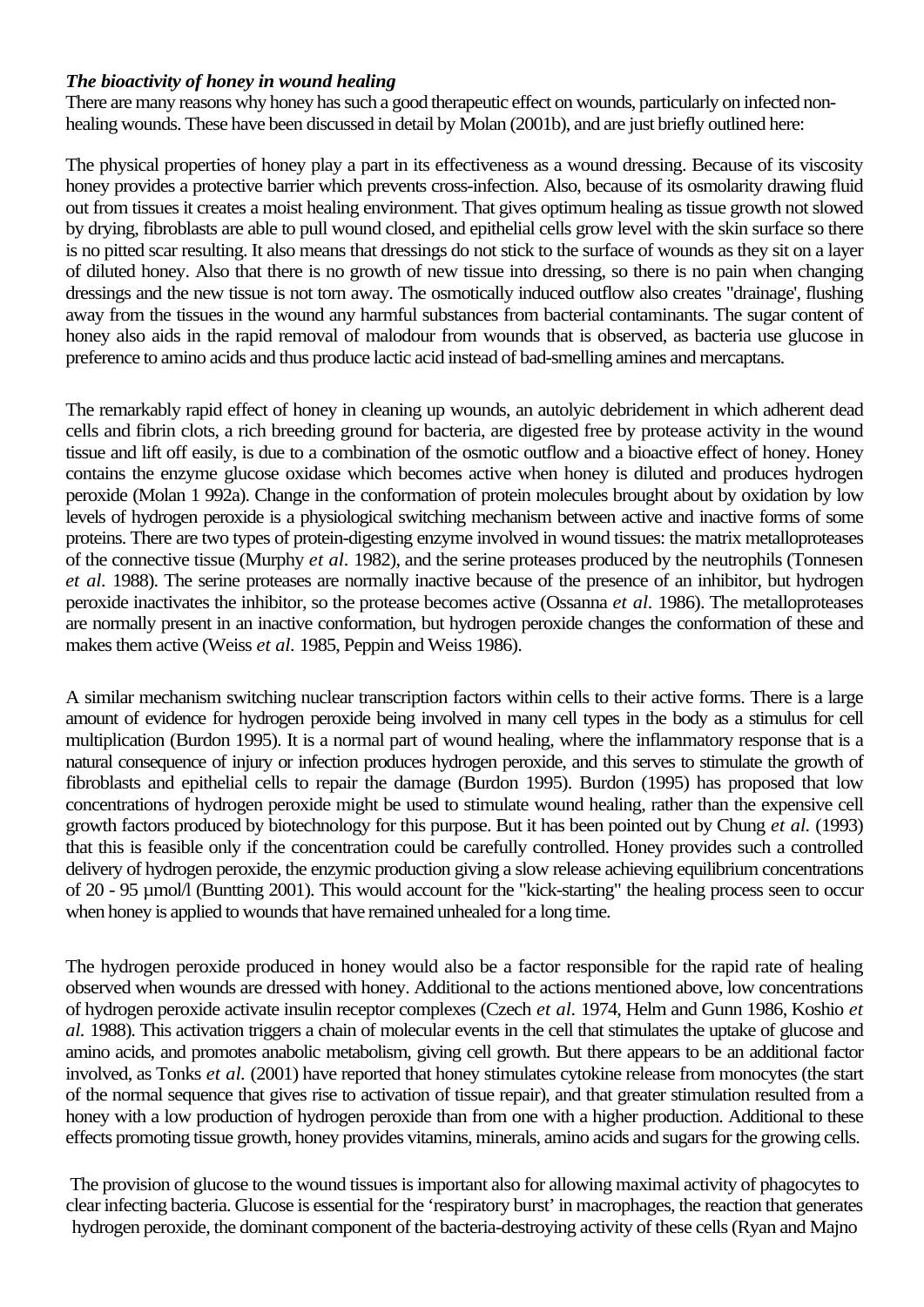1977). Also, honey provides substrates for glycolysis, the major mechanism for energy production in the macrophages. This would allow them to function in damaged tissues and exudates where the oxygen supply is often poor (Ryan and Majno 1977). Additional to this nutritional optimisation of the body's immune system, honey enhances immunity through a bioactive effect. Abuharfeil et al. (1999) have found that concentrations of honey as low as 0.1% stimulate the proliferation of lymphocytes in cell culture and activate phagocytes from blood, and Tonks *et al.* (2001) have found that that honey at a concentration of 1% stimulates monocytes in cell culture to release cytokines which activate the many facets of the immune response to infection.

Tonks *et al.* (2001) also found that monocytes already activated by exposure to mitogens had their production of reactive oxygen species reduced by honey. This is an important bioactivity of honey, as a feedback loop (see Figure 1) allows the reactive oxygen species produced as a consequence of the inflammatory response to destroy bacteria to initiate a greater inflammatory response which can be very deleterious to the healing process. Apart from inflammation creating pain, it causes opening of the circulation which leads to exudation of lymph from open wounds which can be difficult to manage, and oedema in surrounding tissue which can restrict circulation through capillaries and increase diffusional distances from capillaries to tissue cells. This reduces the availability of oxygen and nutrients to cells and thus restricts the cell growth necessary to replace tissues to repair wounds. Furthermore, the reactive oxygen species, being or giving rise to free radicals, are very damaging to the surrounding tissues, such that a wound will not heal if excessively inflamed. A further problem that comes from prolonged inflammation, where it is not sufficient to stop healing, is that it can give rise to over-growth of fibroblasts such that keloid scars, contractures and fibrosis can result.

*Figure 1. The inflammatory response to bacterial infection. (ROS = reactive oxygen species.)* 



It is probably the very effective anti-inflammatory activity of honey that is responsible for the minimisation of scarring by honey dressings on wounds, although it may also be the antioxidants in honey removing free radicals that is involved. Honey has a direct anti-inflammatory effect, not a secondary effect resulting from the antibacterial action removing inflammation-causing bacteria. The anti-inflammatory effects of honey have been demonstrated in histological studies of experimental wounds in animals where there was no infection involved (Burlando 1978, Kandil *et al.* 1987, El-Banby *et al.* 1989, Gupta *et al.* 1992, Postmes *et al.* 1997, Oryan and Zaker 1998). A direct demonstration of the anti-inflammatory properties of honey, where honey decreased the stiffness of inflamed wrist joints of guinea pigs, has also been reported (Church 1954). Honey has been found to have a significant antioxidant content (Frankel *et al.* 1998), measured as the capacity of honey to scavenge free radicals. The antioxidant activity of honey has also been demonstrated as inhibition of chemiluminescence in a xanthinexanthine oxidase-luminol system that works via generation of superoxide radicals (Ali and Al- Swayeh 1997). It also sequesters iron and thus inhibits the formation of free radicals from hydrogen peroxide through the Fenton reaction (Buntting 2001). But its antibacterial activity rapidly clearing infecting bacteria which provoke an inflammatory response would also play a large part.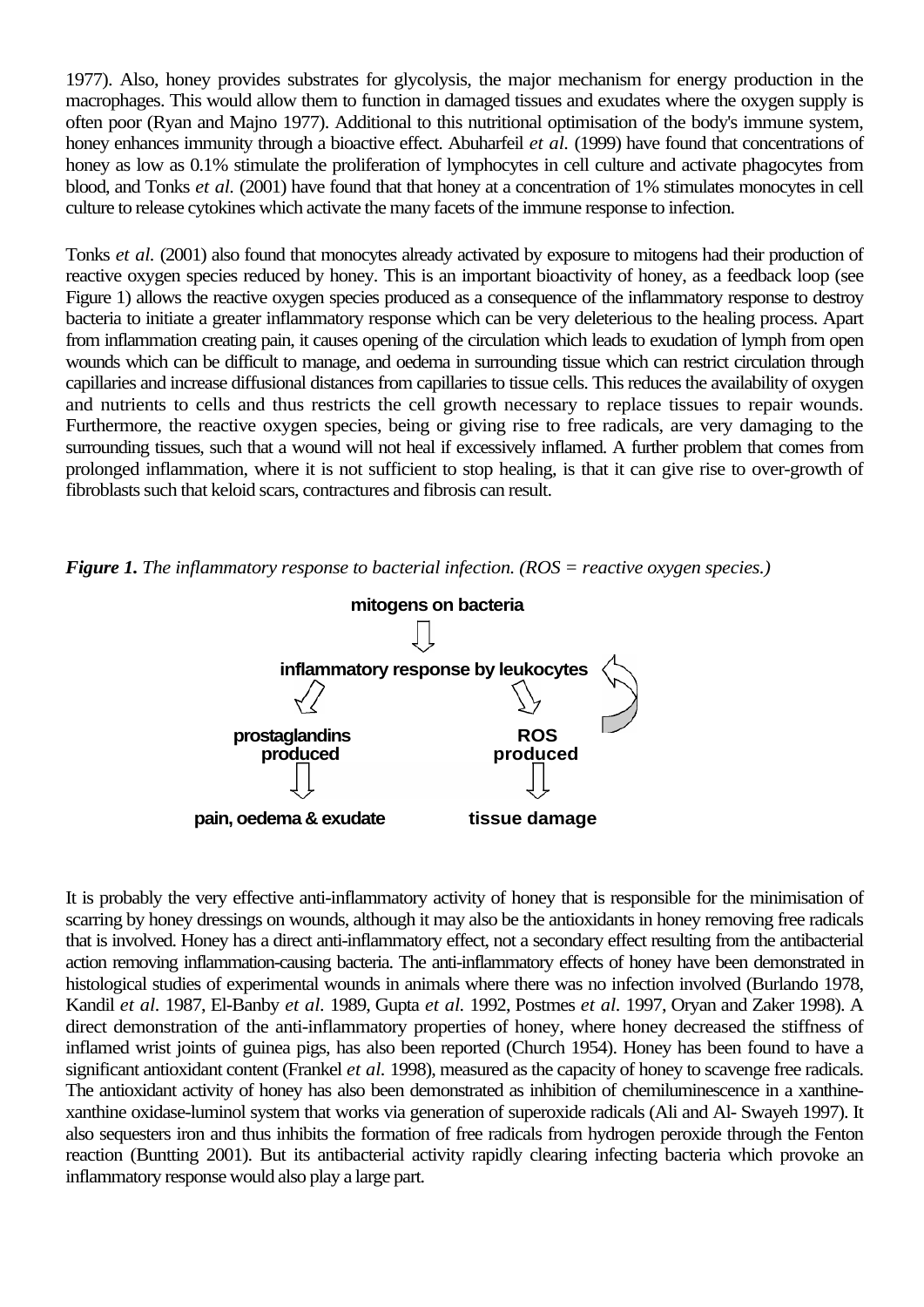## *The antibacterial activity of honey*

Two millennia before bacteria were identified as the cause of disease physicians were aware that particular types of honey were best for treating particular ailments. Dioscorides, c.50 AD, stated that a pale yellow honey from Attica was the best, being "good for all rotten and hollow ulcers" (Gunther 1934), and Aristotle , 384-322 BC, discussing differences in honeys, referred to pale honey being "good as a salve for sore eyes and wounds" (Aristotle 350 BC). Although this wisdom has long been forgotten by medical professionals it has continued in folk medicine around the world (Molan 2001b). It was because of the reputation of manuka honey in New Zealand folk medicine for its antiseptic properties (K. Simpson, personal communication) that the research on it was started at the University of Waikato. This one bioactivity, the unusual antibacterial activity found in it, has made manuka honey world famous.

The antibacterial activity of honey was first recognised in 1892, by van Ketel (Dustmann 1979). The studies carried out on this since have been reviewed by Molan (1992b, 1992a). It has been found that mostly the activity is due to the hydrogen peroxide produced enzymically in honey, but there have been some reports of minor additional antibacterial components. A survey of 345 samples of New Zealand honeys from 26 different floral sources carried out by Allen *et al.* (1991) found that when catalase was added to destroy hydrogen peroxide the honey from only one of the floral sources, manuka (*Leptospermum scoparium)*, had any significant amount of antibacterial activity remaining. This was unique amongst the many reports on other honeys around the world in that this non-peroxide component was a major contributor to the antibacterial activity, although a subsequent survey of 340 samples of Australian honeys from 78 different floral sources (C. Davis, Queensland Department of Primary Industries: personal communication) made a similar finding for honey from jellybush (*Leptospermum polygalifolium)*.

This novel antibacterial activity has been subsequently studied to determine the potential usefulness of manuka honey as a therapeutic agent. In this research it has been compared with honey that has the usual type of antibacterial activity due to hydrogen peroxide. In the survey carried out by Allen *et al.* (1991) a large number of the samples of honey from the different floral sources were found to be of low activity (36% of the samples had activity near or below the level of detection in an agar diffusion assay), the rest having almost a Gaussian distribution over a thirty-fold range of activity. The non-peroxide activity in the samples of manuka honey was found to be similarly distributed. Consequently in the studies on the effectiveness of the antibacterial activity a representative manuka honey and a honey with activity due to hydrogen peroxide were selected to be each near the median level of their respective type of activity. The manuka honey was also selected to have a low level of activity due to hydrogen peroxide, and in some of the studies catalase was added to break down any hydrogen peroxide that may have been formed. The results are summarised as follows, expressed as the minimum concentration of honey (% v/v) that will completely stop the growth of each species of microorganism:

| Seven common wound-infecting species of bacteria (Willix <i>et al.</i> 1992):<br>manuka honey: 1.810.8% other honey: 2.67.1%          |                            |
|---------------------------------------------------------------------------------------------------------------------------------------|----------------------------|
| 20 isolates of <i>Pseudomonas</i> from infected wounds (Cooper and Molan 1999):<br>manuka honey: $5.5 - 8.7\%$                        | other honey: $5.8 - 9.0\%$ |
| 58 clinical isolates of <i>Staphylococcus aureus</i> (Cooper <i>et al.</i> 1999):<br>manuka honey: 2–3%                               | other honey: 3–4%          |
| 82 epidemic strains of MRSA (Allen et al. 2000):<br>manuka honey: 4–7%                                                                | other honey: $3-7\%$       |
| 56 strains of VRE (Allen <i>et al.</i> 2000):<br>manuka honey: $5-10\%$                                                               | other honey: 8-20%         |
| 16 clinical isolates of ? -haemolytic streptococci (Cooper RA, Halas E and Molan PC: paper in preparation):<br>manuka honey: 4.5–9.7% | other honey: $5.3-9.8\%$   |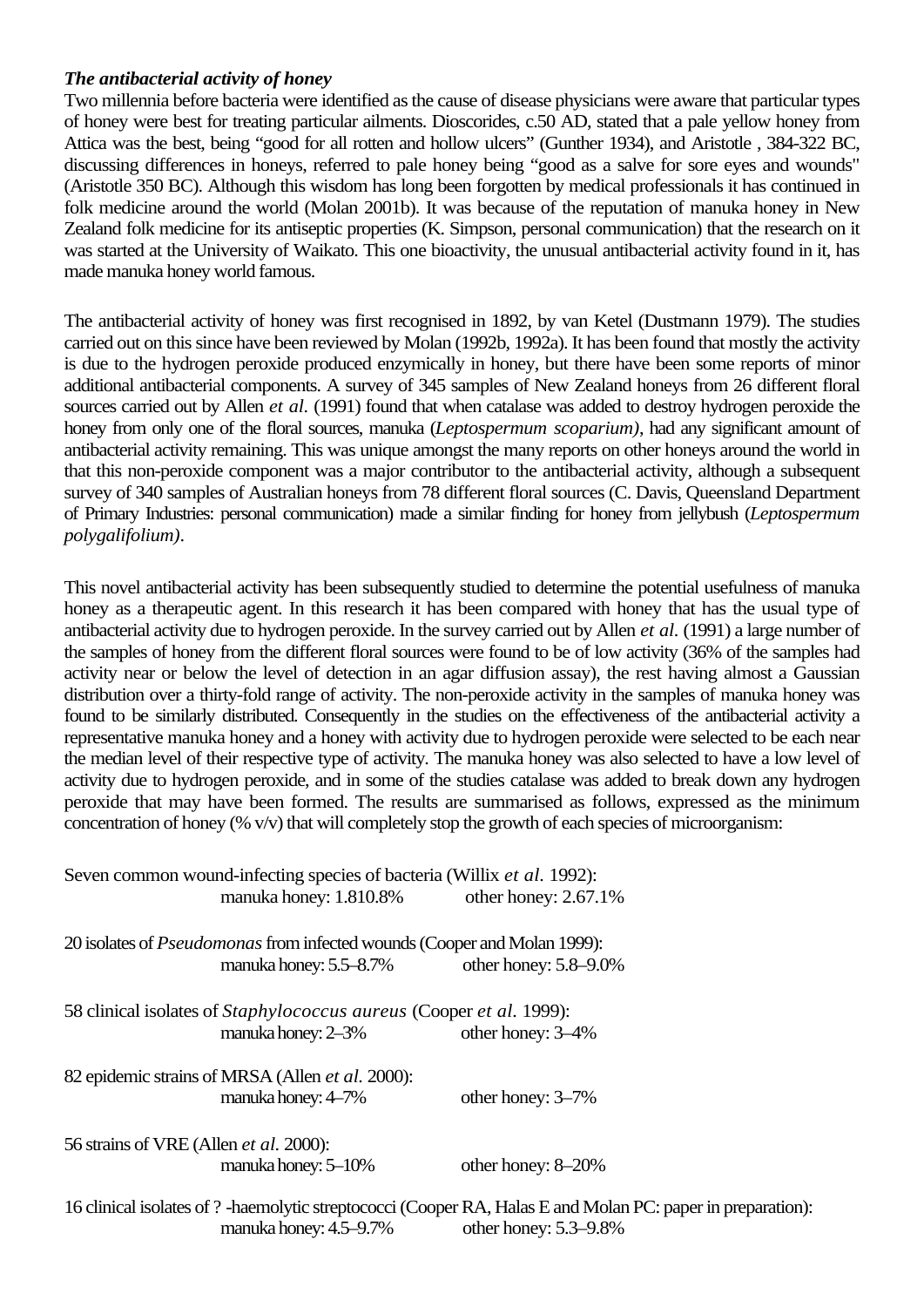| 20 strains of <i>Burkholderia cepacia</i> isolated from the sputum of cystic fibrosis patients (Cooper <i>et al.</i> 2000):                               |                            |
|-----------------------------------------------------------------------------------------------------------------------------------------------------------|----------------------------|
| manuka honey: $2.1 - 5.0\%$                                                                                                                               | other honey: $2.8 - 5.3\%$ |
| Seven species of dermatophytes commonly causing tineas (Brady <i>et al.</i> 1997):                                                                        |                            |
| manuka honey: 10–50%                                                                                                                                      | other honey: 520%          |
| 7 isolates of <i>Helicobacter pylori</i> from biopsies of gastric ulcers(Al Somai et al. 1994):                                                           |                            |
| manuka honey: 5%                                                                                                                                          | other honey: $>40\%$       |
| Twelve species of bacteria commonly causing gastroenteritis (Brady NF and Molan PC: paper in preparation):<br>other honey: 3–8%<br>manuka honey: $2-11\%$ |                            |
|                                                                                                                                                           |                            |

Seven species of bacteria commonly causing mastitis in dairy cattle (Allen and Molan 1997): manuka honey: 5–10% other honey: 5–10%

These results all show that the activity is sufficient to expect a good therapeutic antibacterial action if the honey were used clinically. But they showed that in most cases the manuka honey was not much different in its effectiveness as a honey with the usual sort of antibacterial activity. However, there are several reasons why manuka honey could be expected to be more effective than other honey when used therapeutically. The enzyme catalase which breaks down hydrogen peroxide is present in the tissues and serum of the body, so activity of honey due to hydrogen peroxide will be less than is seen in laboratory testing in media without catalase. Also, the enzyme which produces hydrogen peroxide is inactive until honey is diluted, and its activity is low at the acidic pH of honey. Although the two types of honey antibacterial activity may be seen to be fairly equal in laboratory testing where the honey is diluted and neutralised by the culture medium, in therapeutic use there would be a much higher activity diffusing into body tissues from manuka honey that from other honey if the honey is not substantially diluted and neutralised by body fluids.

However it should be borne in mind that the results tabulated above were obtained with honeys with median levels of activity. As people became aware of the special antibacterial activity in manuka honey it became apparent that there was a lot of manuka honey with undetectably low levels of this antibacterial activity being purchased for therapeutic use in ignorance of the fact that not all manuka honey was active. An easily understood activity rating system was devised so that purchasers could know the antibacterial potency of the honey being purchased. This is based on an agar diffusion assay of antibacterial activity using *Staphylococcus aureus* ATCC 9144 as the test species and phenol as the reference standard (Allen *et al.* 1991). A 'Unique Manuka Factor' rating is used on the labels of manuka honey. (The 'Unique Manuka Factor' is the non-peroxide antibacterial activity in manuka honey.) The numbers used in the 'Unique Manuka Facto' rating are the concentration of phenol with the same antibacterial activity as the honey. (*E.g.* a honey with a rating of 15 for its content of Unique Manuka Facto has the same activity against the *S. aureus* test species as a solution of 15% phenol has.)

## *Results from clinical usage of manuka honey*

With high-activity manuka honey being available commercially, especially that which has been sterilised by gamma-irradiation (a process that does not reduce the activity: Molan and Allen 1996), there have been several clinical cases published where the results have been remarkable. Three, using manuka honey with a 'Unique Manuka Factor' rating of 12, have reported healing wounds infected with MRSA (Dunford *et al.* 2000b, Betts and Molan 2001b, Natarajan *et al.* 2001). Another, also using manuka honey with a 'Unique Manuka Factor', rating of 12, reported rapidly healing widespread serious skin ulcers resulting from meningococcal septicaemia that were heavily infected with *Pseudomonas, Staphylococcus aureus* and *Enterococcu*s and had not responded to all modern conventional treatments over a period of 9 months in intensive care (Dunford *et al.* 2000a). Also, Cooper *et al.* (2001) have reported a case of hidradenitis suppuritiva that had been giving recurrent abscesses for 22 years and had given a non-healing wound for the past 3 years that had had three attempts at surgical removal of infected tissue and a wide range of antibiotics,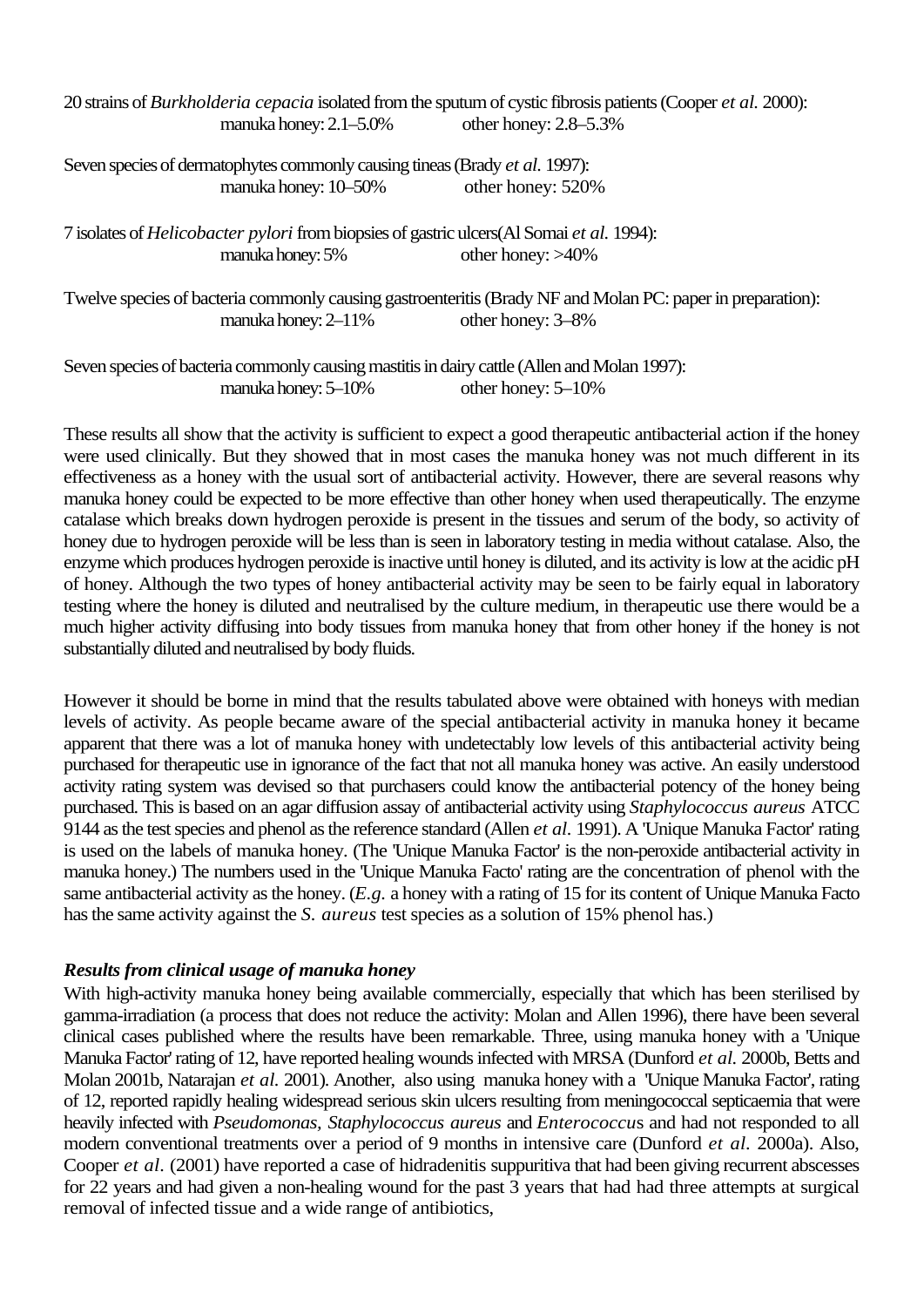antiseptics and wound dressings. This was healed (with no recurrence of infection in the two years since) within 1 month by dressing with manuka honey with a 'Unique Manuka Factor' rating of 13. Another case reported was of a large wound from surgical removal of an area of necrotising fasciitis which was heavily infected with *Pseudomonas* after surgery so could not have a skin graft applied: this was rapidly cleared of infection by application of a dressing of manuka honey with a 'Unique Manuka Factor' rating of 12 then successfully skingrafted (Robson *et al.* 2000). Betts and Molan (2001b) have reported a trial using manuka honey with a 'Unique Manuka Factor' rating of 12 on a wider range of types of infected wounds (venous leg ulcers, leg ulcers of mixed aetiology, diabetic foot ulcers, pressure ulcers, unhealed graft donor sites, abscesses, boils, pilonidal sinuses, and infected wounds from lower limb surgery). Infection was rapidly cleared and all wounds were healed successfully other than ones where there was an underlying failure in arterial blood supply creating non-viable tissue.

# *Research still to be done on the bioactivity of honey*

Because of the tendency of many medical professionals to cling to the belief that only pharmaceutical products are of value, it is necessary to provide a higher standard of evidence of effectiveness than is usually provided to gain acceptance of new forms of treatment. Consequently, a clinical trial comparing honey with best modern practice for the healing of leg ulcers is under way at Aintree Hospital, Liverpool. Also there is a trial under way in the Ophthalmology Department at Christchurch Hospital using honey to treat blephatitis; in the Department of Oral Surgery at the University of Illinois, Chicago, using honey to prevent the development of dry socket after removal of impacted third molars; and at the Dental School at the University of Otago using honey to decrease dental plaque and gingivitis. A clinical trial is being discussed to investigate the use of honey in palliative care of cancerous wounds. Also, veterinary trials are being planned for treating mastitis in dairy cows, and for preventing gastroenteritis in pigs, chickens and calves.

Research is under way assaying the antioxidant and anti-inflammatory activities in honey with a view to being able to select for marketing honeys with high levels of these activities, and to identify the components responsible for these bioactivities. Further research is still to be done to identify the components of honey that stimulate the immune response and stimulate wound tissue growth, and the component responsible for releasing bacteria from skin cells and mucosa. The development of assays for these bioactivities will allow selection for marketing honeys with high levels of these also.

## *Conclusion*

The establishment by research that there are bioactive components in honey, and the wide dissemination of this knowledge, has led to a general acceptance that honey is a respectable therapeutic agent, and to a rapidly increasing uptake of its usage by clinicians as well as by the general public. The finding that there are multiple bioactive components involved in the therapeutic action makes it a much more attractive option to use the natural product rather than to attempt to identify individual active components and use synthesised copies of those.

## *References*

Abuharfeil N, Al-Oran R and Abo- Shehada M (1999) The effect of bee honey on the proliferative activity of human B- and T-lymphocytes and the activity of phagocytes. *Food Agric. Immunol.* **11** 169-177.

- Al Somai N, Coley KE, Molan PC and Hancock BM (1994) Susceptibility of *Helicobacter pylori* to the antibacterial activity of manuka honey. *J. R. Soc. Med.* **87** (1) 9-12.
- Ali ATMM and Al-Swayeh OA (1997) Natural honey prevents ethanol-induced increased vascular permeability changes in the rat stomach. *J. Ethnopharmacol.* **55** (3) 23 1-8.
- Allen KL, Hutchinson G and Molan PC (2000). *The potential for using honey to treat wounds infected with MRSA and VRE*. First World Wound Healing Congress, Melbourne, Australia.
- Allen KL and Molan PC (1997) The sensitivity of mastitis-causing bacteria to the antibacterial activity of honey. *N. Z. J. Agric. Res.* **40** 537-540.
- Allen KL, Molan PC and Reid GM (1991) A survey of the antibacterial activity of some New Zealand honeys. *J. Pharm. Pharmacol.* **43** (12) 817-822.

Aristotle (350 BC). *Historia Animalium*. Oxford University, Oxford, U.K (1910).

Betts JA and Molan PC (2001a) Honey as a wound dressing. *Tissue Issue (NZ Woundcare Society)* **6** (4) 3-4.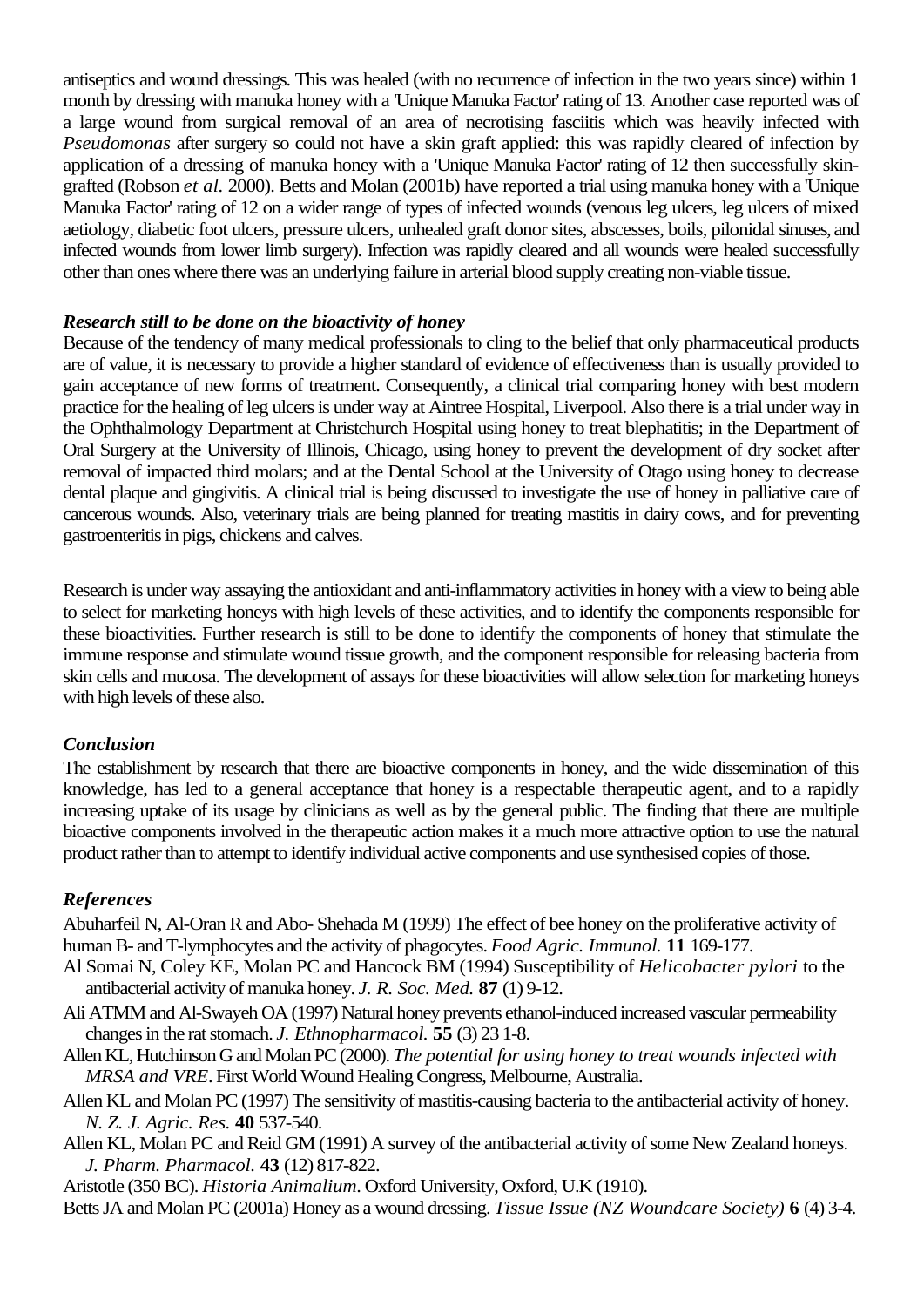- Betts JA and Molan PC (2001b). *A pilot trial of honey as a wound dressing has shown the importance of the way that honey is applied to wounds*. 11th Conference of the European Wound Management Association, Dublin, Ireland.
- Bose B (1982) Honey or sugar in treatment of infected wounds? *Lancet* **i** (April 24) 963.
- Brady NF, Molan PC and Harfoot CG (1997) The sensitivity of dermatophytes to the antimicrobial activity of manuka honey and other honey. *Pharm. Sci.* **2** 1-3.
- Buntting CM (2001). The production of hydrogen peroxide by honey and its relevance to wound healing. MSc thesis, University of Waikato, Hamilton, NZ.
- Burdon RH (1995) Superoxide and hydrogen peroxide in relation to mammalian cell proliferation. *Free Radic. Biol. Med.* **18** (4) 775-794.
- Burlando F (1978) Sull'azione terapeutica del miele nelle ustioni. *Minerva Dermatol.* **113** 699-706.
- Cavanagh D, Beazley J and Ostapowicz F (1970) Radical operation for carcinoma of the vulva. A new approach to wound healing. *J. Obstet. Gynaecol. Br. Commonw.* **77** (11) 1037-1040.
- Chung LY, Schmidt RJ, Andrews AM and Turner TD (1993) A study of hydrogen peroxide generation by, and antioxidant activity of, GranuflexTM (DuoDERMTM) Hydrocolloid Granules and some other hydrogel/hydrocolloid wound management materials. *Br. J. Dermatol.* **129** (2) 145-53.
- Church J (1954) Honey as a source of the anti-stiffness factor. *Fed. Proc. Am. Physiol. Soc.* **13** (1) 26.
- Condon RE (1993) Curious interaction of bugs and bees. *Surgery* **113** (2) 234-235.
- Cooper RA and Molan PC (1999) The use of honey as an antiseptic in managing *Pseudomonas* infection. *J. Wound Care* **8** (4) 161-164.
- Cooper RA, Molan PC and Harding KG (1999) Antibacterial activity of honey against strains of *Staphylococcus aureus* from infected wounds. *J. R. Soc. Med.* **92** 283-285.
- Cooper RA, Molan PC, Krishnamoorthy L and Harding KG (2001) The use of honey in healing a recalcitrant wound following surgical treatment of hidradenitis suppurativa. *Eur. J. Clin. Microbiol. Infect. Dis.* **In press** .
- Cooper RA, Wigley P and Burton NF (2000) Susceptibility of multiresistant strains of *Burkholderia cepacia* to honey. *Letters in Applied Microbiology\** **31** 20-24.
- Czech MP, Lawrence Jr JC and Lynn WS (1974) Evidence for the involvement of sulphydryl oxidation in the regulation of fat fat cell hexose transport by insulin. *Proc. Nat. Acad. Sci. U.S.A.* **71** (10) 4173-4177.
- Dunford C, Cooper RA and Molan PC (2000a) Using honey as a dressing for infected skin lesions. *Nurs. Times* **96** (NTPLUS 14) 7-9.
- Dunford C, Cooper RA, White RJ and Molan PC (2000b) The use of honey in wound management. *Nurs. Standard* **15** (11) 63-68.
- Dustmann JH (1979) Antibacterial effect of honey. *Apiacta* **14** (1) 7-11.
- Editorial (1974) Honey: sweet and dangerous or panacea? *S. Afr. Med. J.* **56** 2300.
- Efem SEE (1988) Clinical observations on the wound healing properties of honey. *Br. J. Surg.* **75** 679-681. Efem SEE (1993) Recent advances in the management of Fournier's gangrene: Preliminary observations. *Surgery* **113** (2) 200-204.
- El-Banby M, Kandil A, Abou-Sehly G, El-Sherif ME and Abdel-Wahed K (1989). *Healing effect of floral honey and honey from sugar-fed bees on surgical wounds (animal model)*. Fourth International Conference on Apiculture in Tropical Climates, Cairo, International Bee Research Association, London.
- Emarah MH (1982) A clinical study of the topical use of bee honey in the treatment of some occular diseases. *Bull. Islamic Med.* **2** (5) 422-5.
- Frankel S, Robinson GE and Berenbaum MR (1998) Antioxidant capacity and correlated characteristics of 14 unifloral honeys. *J. Apic. Res.* **37** (1) 27-31.
- Green AE (1988) Wound healing properties of honey. *Br. J. Surg.* **75** (12) 1278.
- Gunther RT (1934) (Reprinted 1959) *The Greek Herbal of Dioscorides*. New York, Hafner.
- Gupta SK, Singh H, Varshney AC and Prakash P (1992) Therapeutic efficacy of honey in infected wounds in buffaloes. *Indian J. Anim. Sci.* **62** (6) 52 1-523.
- Haffejee IE and Moosa A (1985) Honey in the treatment of infantile gastroenteritis. *Br. Med. J.* **290** 1866-1867. Helm BA and Gunn JM (1986) The effect of insulinomimetic agents on protein degradation in H35 hepatoma cells. *Mol. Cell. Biochem.* **71** (2) 159-166.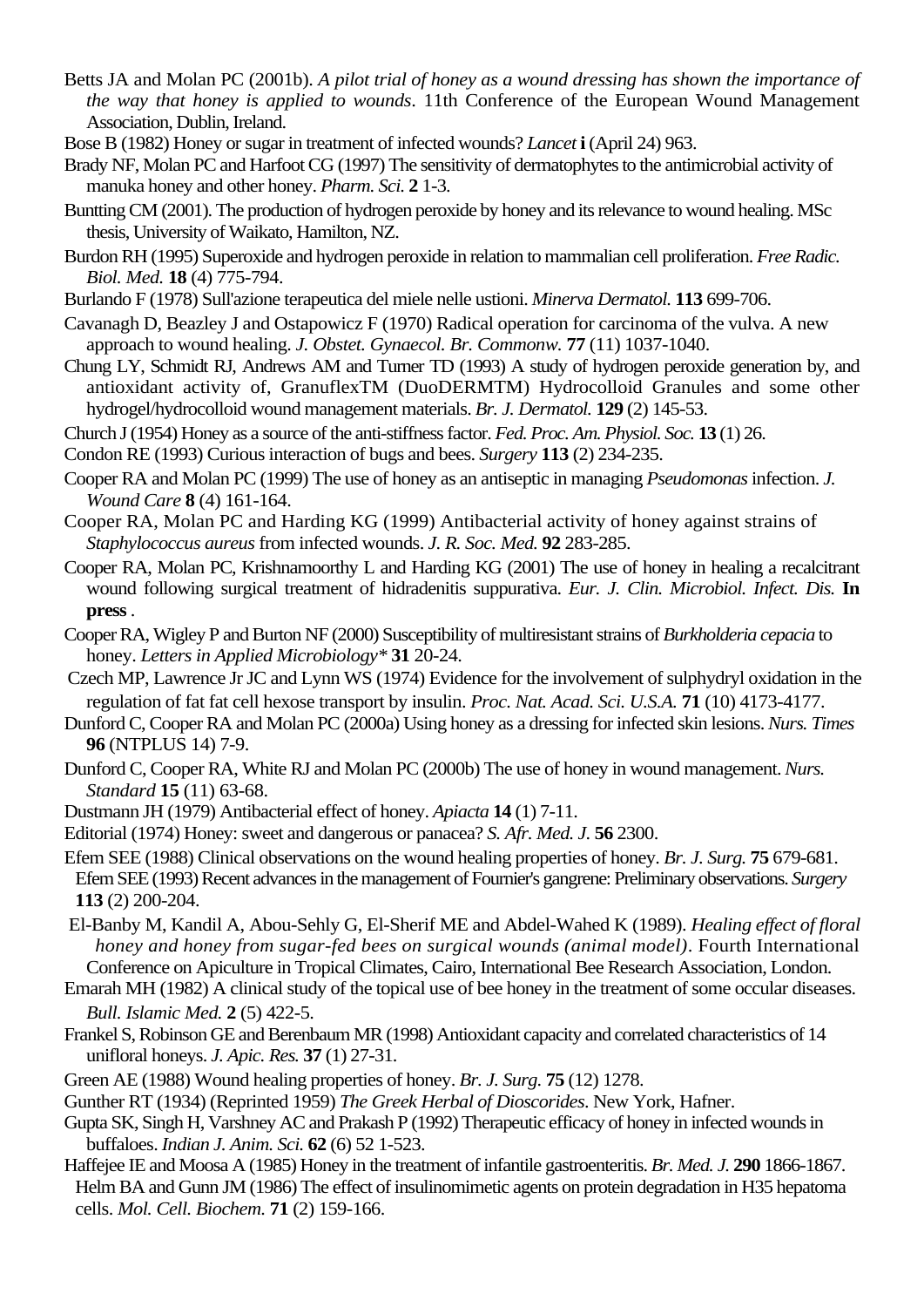- Kandil A, El-Banby M, Abdel-Wahed K, Abou- Sehly G and Ezzat N (1987) Healing effect of true floral and false nonfloral honey on medical wounds. *J. Drug Res. (Cairo)* **17** (1-2) 7 1-75.
- Keast-Butler J (1980) Honey for necrotic malignant breast ulcers. *Lancet* **ii** (October 11) 809.
- Koshio O, Akanuma Y and Kasuga M (1988) Hydrogen peroxide stimulates tyrosine phosphorylation of the insulin recepter and its tyrosine kinase activity in intact cells. *Biochem. J.* **250** 95-101.
- Molan PC (1 992a) The antibacterial activity of honey. 1. The nature of the antibacterial activity. *Bee World* **73**  (1) 5-28.
- Molan PC (1992b) The antibacterial activity of honey. 2. Variation in the potency of the antibacterial activity. *Bee World* **73** (2) 59-76.
- Molan PC (1998) A brief review of honey as a clinical dressing. *Primary Intention* **6** (4) 148-158. Molan PC (1999a) The role of honey in the management of wounds. *J. Wound Care* **8** (8) 423-6. Molan PC (1

999b) Why honey is effective as a medicine. 1. Its use in modern medicine. *Bee World* **80** (2) 80-

```
92.
```
- Molan PC (2000a) Selection of honey for use as a wound dressing. *Primary Intention* **8** (3) 87-92.
- Molan PC (2000b) Using honey on wounds. *Nurse to Nurse* **1** (7) 24-25.
- Molan PC (2001a) Potential of honey in the treatment of wounds and burns. *Am. J. Clin. Dermatol.* **2** (1) 13- 19.
- Molan PC (2001b) Why honey is effective as a medicine. 2. The scientific explanation of its effects. *Bee World* **82** (1) 22-40.
- Molan PC and Allen KL (1996) The effect of gamma-irradiation on the antibacterial activity of honey. *J. Pharm. Pharmacol.* **48** 1206-1209.
- Molan PC and Betts J (2000) Using honey dressings: the practical considerations. *Nurs. Times* **96** (49) 3 6-37.
- Molan PC and Betts JA (2001) Dressing wounds with honey. *NZ Nursing Review*(March issue) 19-20.
- Molan PC and Cooper RA (2000) Honey and sugar as a dressing for wounds and ulcers. *Trop. Doct.* **30** 249- 250.
- Mossel DAA (1980) Honey for necrotic breast ulcers. *Lancet* **ii** (November 15) 1091.
- Murphy G, Reynolds JJ, Bretz U and Baggiolini M (1982) Partial purification of collagenase and gelatinase from human polymorphonuclear leukocytes. *Biochem. J.* **203** 209-221.
- Natarajan S, Williamson D, Grey J, Harding KG and Cooper RA (2001) Healing of an MRSA-colonised, hydroxyurea- induced leg ulcer with honey. *J. Dermat. Treat.* **In press**.
- Oryan A and Zaker SR (1998) Effects of topical application of honey on cutaneous wound healing in rabbits. *J. Vet. Med. Ser. A* **45** (3) 181-188.
- Ossanna PJ, Test ST, Matheson NR, Regiani S and Weiss SJ (1986) Oxidative regulation of neutrophil elastasealpha-1-proteinase inhibitor interactions. *J. Clin. Invest.* **77** 1939-195 1.
- Peppin GJ and Weiss SJ (1986) Activation of the endogenous metalloproteinase, gelatinase, by triggered human neutrophils. *Proc. Nat. Acad. Sci. U.S.A.* **83** 4322-4326.
- Postmes TJ, Bosch MMC, Dutrieux R, van Baare J and Hoekstra MJ (1997). Speeding up the healing of burns with honey. An experimental study with histological assessment of wound biopsies. In: *Bee Products: Properties, Applications and Apitherapy*. A. Mizrahi and Y. Lensky Eds. Plenum Press, New York**:** 27- 37.
- Quen JM (1975) Acupuncture and Western medicine. *Bull. Hist. Med.* **49** 196-205.
- Ransome HM (1937). *The Sacred Bee in Ancient Times and Folklore*. London, George Allen and Unwin. Robson V, Ward RG and Molan PC (2000) *The use of honey in split skin grafting*. 10th Conference of the European Wound Management Association, Harrogate, UK.
- Ryan GB and Majno G (1977). *Inflammation*. Upjohn, Kalamazoo, Michigan.
- Salem SN (1981) Honey regimen in gastrointestinal disorders. *Bull. Islamic Med.* **1** 358-362.
- Seymour FI and West KS (1951) Honey its role in medicine. *Med. Times* **79** 104-107.
- Soffer A (1976) Chihuahuas and laetrile, chelation therapy, and honey from Boulder, Colo. *Arch. Intern. Med.* **136** 865-866.
- Somerfield SD (1991) Honey and healing. *J. R. Soc. Med.* **84** (3) 179.
- Subrahmanyam M (1991) Topical application of honey in treatment of burns. *Br. J. Surg.* **78** (4) 497-498.
- Tonks A, Cooper RA, Price AJ, Molan PC and Jones KP (2001) Honey and monocyte modulation: a possible role in wound healing. *Cytokine* **In press**.